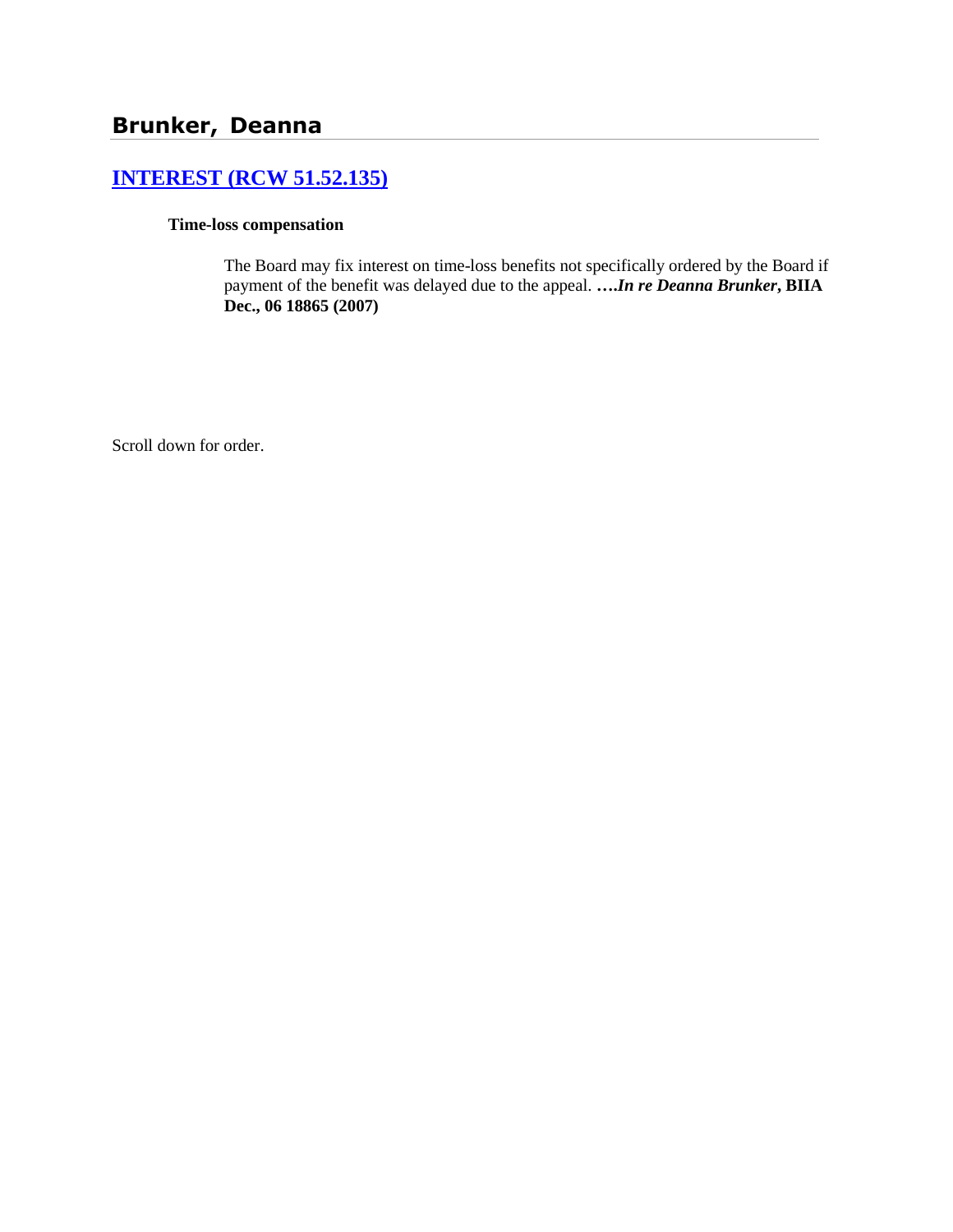## **BEFORE THE BOARD OF INDUSTRIAL INSURANCE APPEALS STATE OF WASHINGTON**

**)**

**)**

1 **IN RE: DEANNA M. BRUNKER ) DOCKET NO. 06 18865**

## **CLAIM NO. SA-68196 )**

2

3

21

### **ORDER DENYING EMPLOYER'S MOTION TO RECONSIDER ORDER FIXING INTEREST**

4 5 6 7 8 9 10 11 12 The employer, Wal-Mart Stores, Inc., filed an appeal on September 8, 2006, from an order of the Department of Labor and Industries dated June 22, 2006. In its order, the Department canceled an order dated May 18, 2006, and determined that the claim was allowed for an injury that occurred on April 12, 2006. The Department directed the self-insured employer to pay all medical and timeloss benefits as may be indicated in accordance with the industrial insurance laws. On April 12, 2007, the self-insured employer moved to dismiss the appeal. On April 16, 2007, we issued an Order Dismissing Appeal. On June 20, 2007, we issued an order directing the self-insured employer to pay interest to the worker in the sum of \$725.52, and to her dependents in the sum of \$236.29. On July 17, 2007, we received the self-insured employer's request to reconsider our order paying interest. The worker and the Department were given an opportunity respond to the employer's request and no response was received. After consideration of the employer's request, the record of this claim, and the record of this appeal, we determine the that the employer's request shall be denied.

13 14 15 16 17 18 19 20 In requesting that we reconsider our Order Fixing Interest, the employer states "[t]his case was an appeal from an allowance order, thus, there was no issue regarding any particular benefit owing to the claimant. In this circumstance, payment of interest pursuant RCW 51.52.135 does not apply." While it is true that the Board's order did not specifically direct the self-insured employer to pay temporary total disability benefits, the effect of the employer's dismissal of its appeal was to finally resolve the issue of allowance of the claim. The worker made an application to obtain benefits, including possible time-loss benefits, under the Industrial Insurance Act. When allowance of the claim is at issue in an appeal, it follows that the worker's receipt of any benefits are dependent on the outcome of the appeal. Temporary total disability benefits subsequently paid for periods prior to the self-insured employer's appeal, and paid for periods while the appeal was pending, were delayed as a result of the self-insured employer's appeal and ultimately obtained as a result of the outcome of that appeal.

22 23 24 25 26 27 28 29 30 31 To deny the worker interest on those delayed temporary total disability benefits because they were not specifically directed to be paid by our order would require an extremely strict construction of RCW 51.52.135, which provides that interest is to be fixed when the worker or beneficiary prevails in an appeal by the employer to the Board. Such construction would mean, for example, that a worker who successfully defends an order allowing the claim, or a reopening of a claim, would never be entitled to an award of interest unless our order specifically directed the payment of temporary total disability benefits, or in a worker's appeal, it would mean that a worker who appeals an order rejecting, closing, or denying reopening of a claim would never be entitled to an award of interest unless our order specifically directed the payment of temporary total disability benefits. We do not believe the Legislature contemplated such a construction. Rather, we look to whether the payment of temporary total disability benefits was delayed by the decision from which the claimant or the employer appealed and whether the payment logically follows from the ultimate resolution of the appeal. Here, it follows that payment of temporary total disability benefits followed the selfinsured employer's dismissal from its appeal of an order allowing the claim. This is a construction we have always given RCW 51.52.135, and this is a construction we will continue to apply.

32 Our review the claim file also supports our conclusion that the payment of temporary total disability benefits was delayed due to this appeal. The Department record contains an IME report